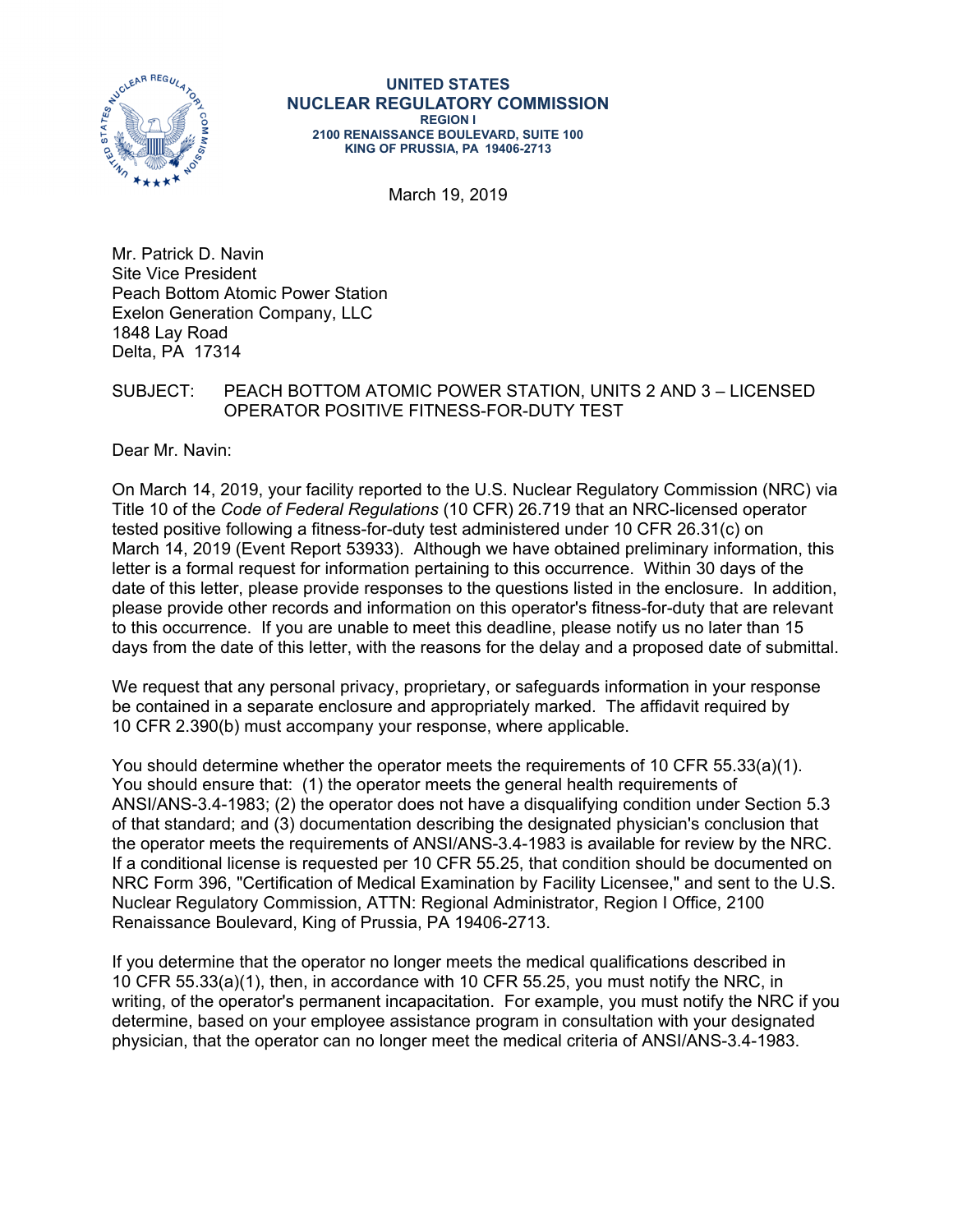The NRC will evaluate the information in your reply to this letter to determine if further action is warranted pursuant to 10 CFR Part 50 or Part 55. The information supplied will be maintained in NRC Privacy Systems of Records-16 and will be subject to the Privacy Act.

Please provide a copy of this letter, as well as your response to this letter, to the operator. If you are unwilling to provide this information to the operator for any reason, the NRC will provide the information to the operator when it is available as part of the operator's docket file.

If you have any questions concerning this matter, please contact Donald Jackson, Chief, Operations Branch, at 610-337-5306. The requested information should be sent to Mr. Jackson's attention at the NRC Region I Office, 2100 Renaissance Boulevard, Suite 100, King of Prussia, PA 19406-2713. Your cooperation is appreciated.

In accordance with 10 CFR 2.390 of the NRC's "Rules of Practice," a copy of this letter and its enclosure will be available electronically for public inspection in the NRC Public Document Room or from the Publicly Available Records (PARS) component of NRC's document system (ADAMS). ADAMS is accessible from the NRC Web site at http://www.nrc.gov/readingrm/adams.html (the Public Electronic Reading Room).

Sincerely,

# */RA/*

Jimi T. Yerokun, Director Division of Reactor Safety

Docket Nos. 50-277 and 50-278 Licensee Nos. DPR-44 and DPR-56

Enclosure: Fitness-for-Duty Request for Additional Information

cc w/encl: Distribution via ListServ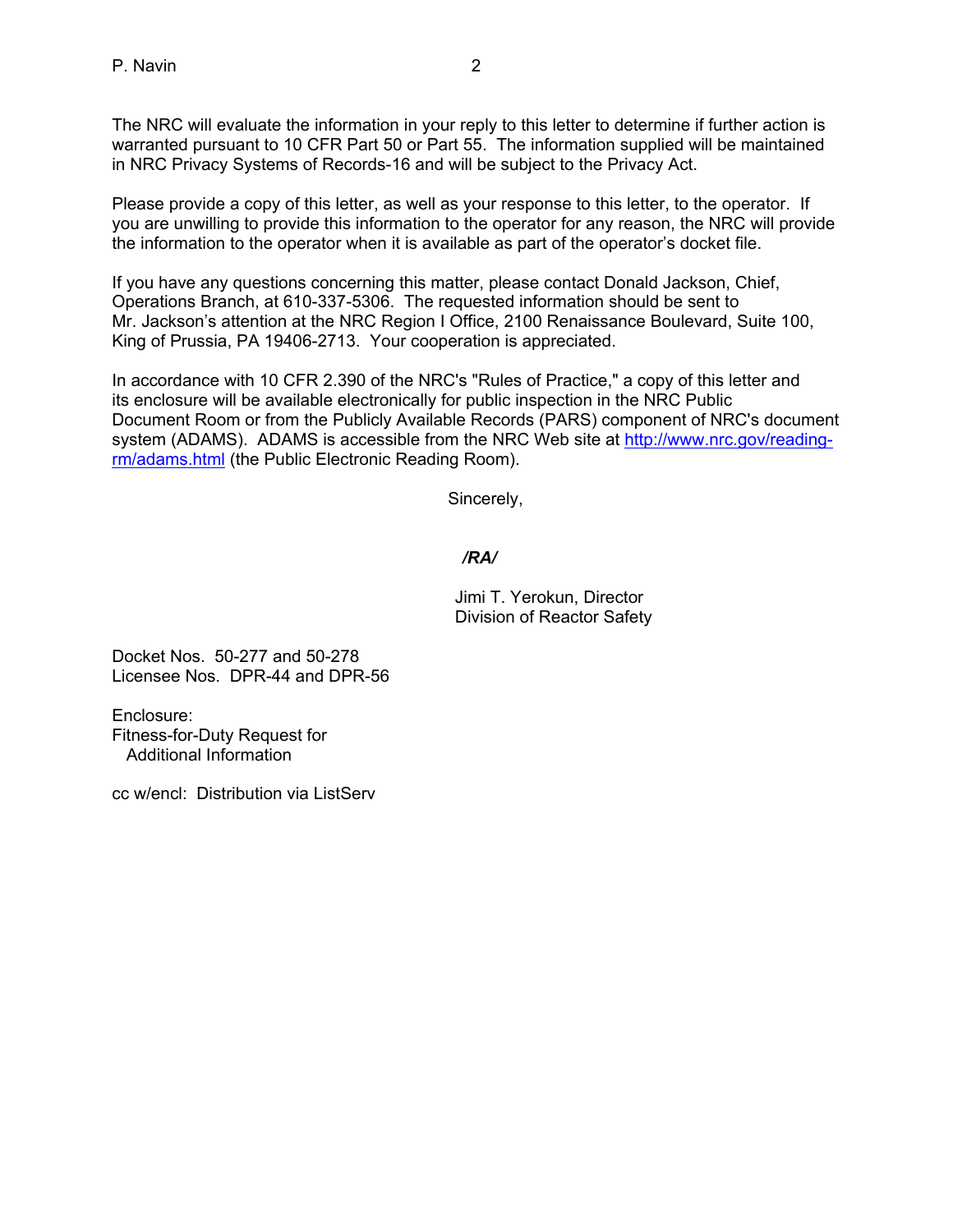## SUBJECT: PEACH BOTTOM ATOMIC POWER STATION, UNITS 2 AND 3 – LICENSED OPERATOR POSITIVE FITNESS-FOR-DUTY TEST DATED MARCH 19, 2019

DISTRIBUTION: (via email) NSalgado, Chief, NRR/DIRS/IOLB DLew, RA RLorson, DRA JTeator, OE JYerokun, DRS PKrohn, DRS DCollins, DRP MShams, DRP JGreives, DRP JHeinly, DRP, SRI DJackson, DRS CBixler, DRS (with concurrences)

DOCUMENT NAME: \\nrc.gov\nrc\R1\Office\DRS\Operations Branch\BIXLER\FitnessforDuty\FFD\_PB\03-15-19 RAI FFD PB.docx ADAMS ACCESSION NUMBER: ML19079A023

| ⊺√          | <b>SUNSI Review</b> | Ⅳ<br>Non-Sensitive<br>Sensitive |  | <b>Publicly Available</b><br>Non-Publicly Available |
|-------------|---------------------|---------------------------------|--|-----------------------------------------------------|
|             | OFFICE RI/DRS/OB    | RI/DRS                          |  |                                                     |
| <b>NAME</b> | DEJackson/DSilk for | JYerokun/JTY                    |  |                                                     |
| <b>DATE</b> | 3/19/19             | 3/19/19                         |  |                                                     |

OFFICIAL RECORD COPY